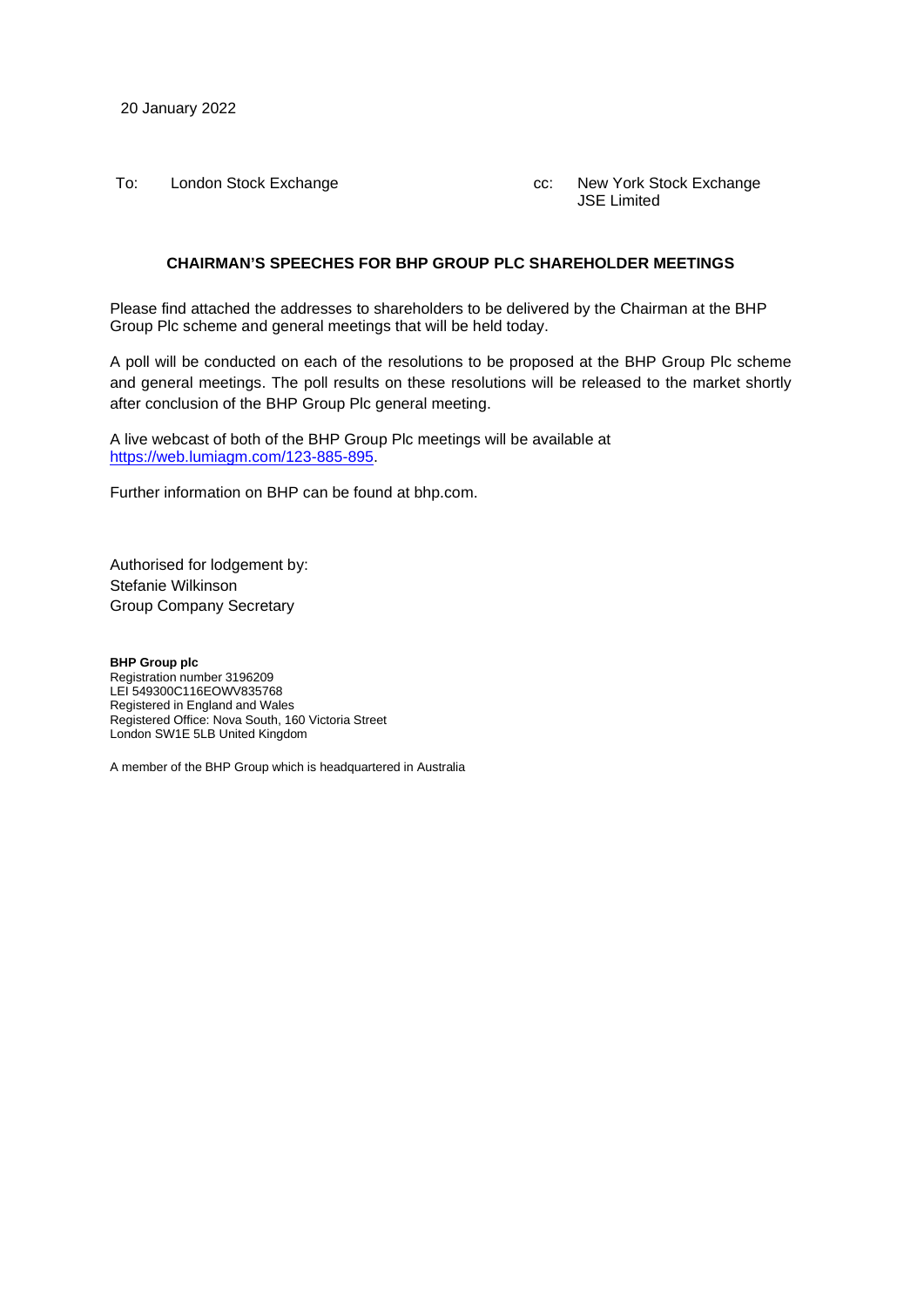BHP Group Plc Scheme Meeting Speech by Ken MacKenzie, Chair 20 January 2022

### **BHP Group Plc Scheme Meeting 20 January 2022**

#### **Ken MacKenzie, Chair**

We believe BHP is in a strong position.

Our people have proven their resilience during challenging times, our balance sheet is strong, as is our performance culture, and we have a clear strategy in place focused on shaping the company to meet the world's needs and deliver long-term shareholder value.

In August last year, we announced our intention to make a number of strategic changes that will ensure BHP is in the best position to capture the opportunities presented as our world evolves.

At the centre of these changes was the announcement of our intention to unify BHP's corporate structure under BHP Group Limited.

Since that announcement, we have worked through that process and the Board approved the proposal in December.

And now it is up to you as our shareholders to decide whether BHP unifies.

We are here today to discuss this proposal with you, take your questions and put the proposal to a shareholder vote.

First, I think it is important to set out some background regarding our current Dual Listing Company structure – better known as our DLC.

This structure was established with the BHP and Billiton merger in 2001.

The DLC structure comprises two parent companies – BHP Group Plc and BHP Group Limited – operating as a single economic entity.

While shareholders in both Plc and Limited have equivalent shareholder and economic rights, there are two share registries and two share prices – BHP Group Plc has its primary listing on the London Stock Exchange, while BHP Group Limited has its listing on the Australian Securities Exchange.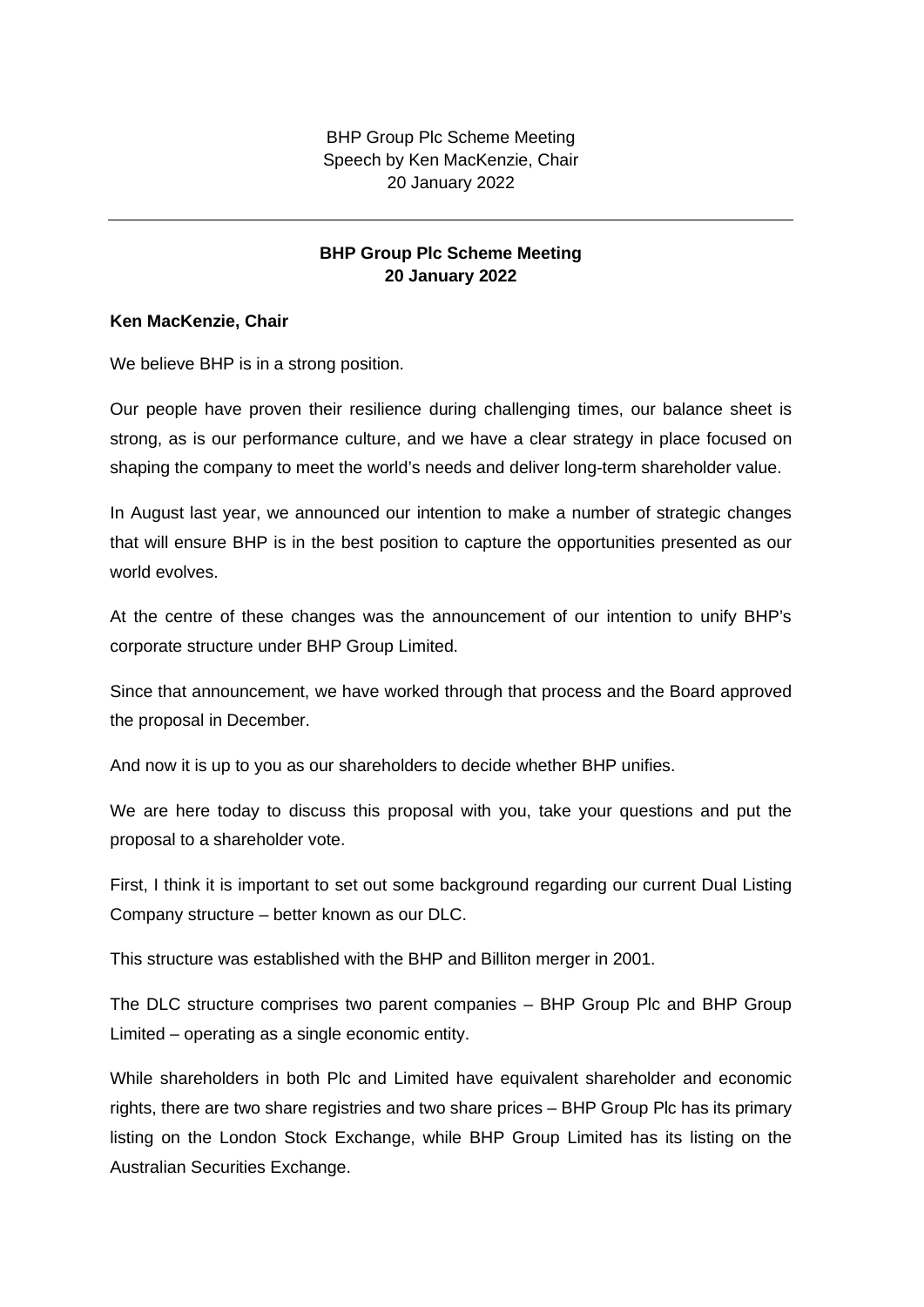This structure has served us well for a number of years. However, the Board and Management believe that its suitability for us has diminished over time.

#### So why unify now?

As we have stated previously, we have kept our DLC structure under review because as an organisation, we value simplicity and having two parent companies listed in two locations is complex and managing them requires significant management time and focus.

In addition, over time, the makeup of our organisation has changed. We are not the same Group we were in 2001.

When the DLC was first established in 2001, about 40 per cent of the earnings were generated through the UK Plc entity.

Due to changes to our portfolio over the years, this is now down below 5 per cent today.

Put simply, the DLC structure is no longer the optimal configuration for BHP.

However, even though this reality has emerged over time, the business case for unwinding the DLC has not been compelling enough to make the change – until now.

A key driver is cost.

Today, one-off unification costs have come down substantially – by approximately 1.2 billion US dollars since 2017. These are now expected to range between 350 to 450 million US dollars.

Under the proposed structure, a significant part of these unification costs relate to stamp duties to be paid by BHP for the purchase of Plc shares.

As a result, our most recent review of the DLC concluded that now was the right time to unify – facilitating a corporate structure that better supports the BHP of today and the BHP of tomorrow, and the value that will be delivered for our shareholders and stakeholders as a result.

So what does this mean for shareholders?

From an overarching standpoint, it will mean shareholders will have a company with a corporate structure that is 'fit-for-purpose' – to support the BHP we are today and our exciting future.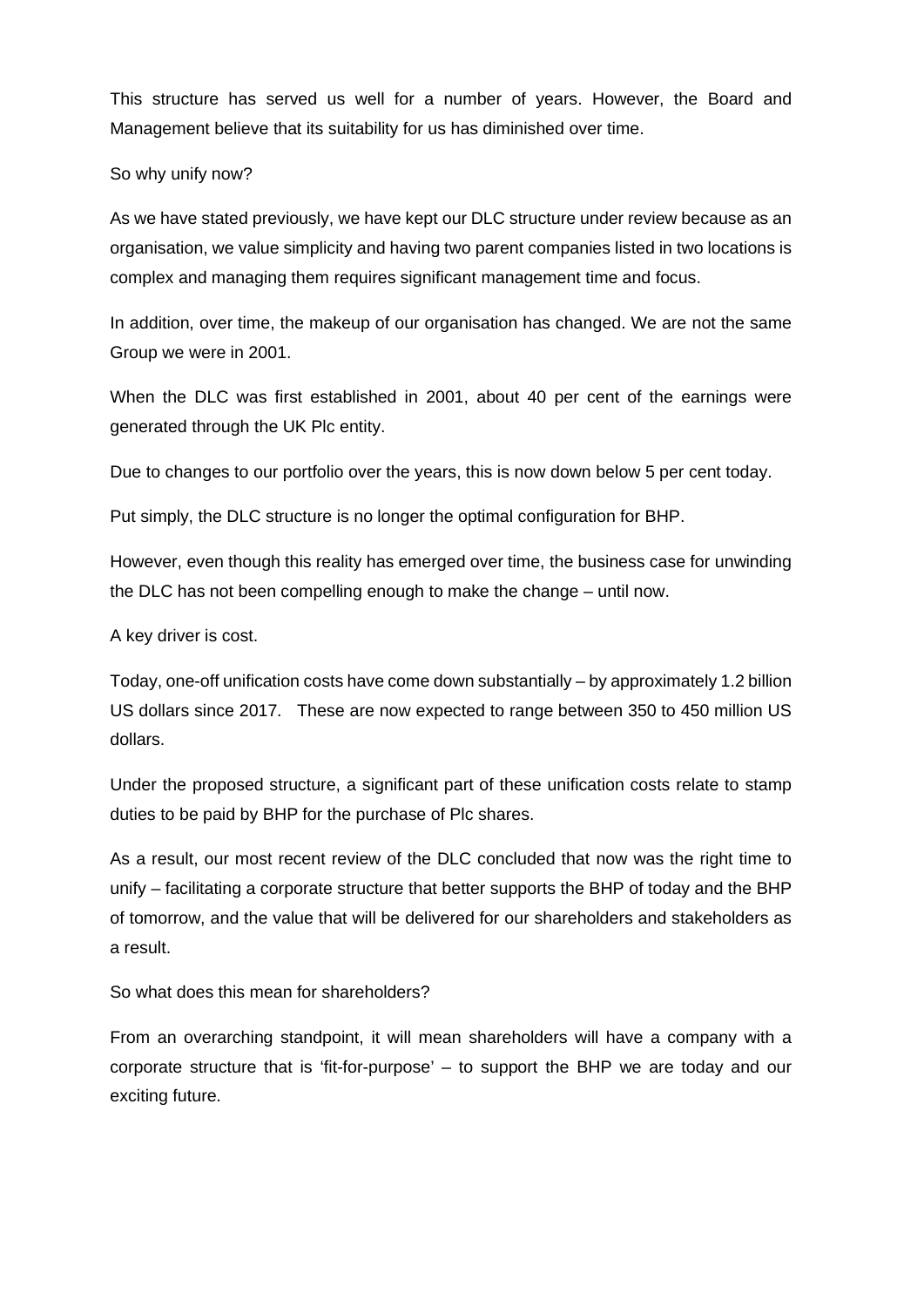In addition, shareholders will be able to buy the same BHP shares around the world via BHP Group Limited's listings on the Australian, London and Johannesburg stock exchanges as well as our NYSE listed ADR program.

We believe these benefits are significant for our future, underpin our strategy and support long-term shareholder value creation.

Now turning to the proposal in more detail.

A unified BHP will, through BHP Group Limited, have a primary listing on the Australian Securities Exchange, a standard listing on the London Stock Exchange, a secondary listing on the Johannesburg Stock Exchange, and a Level 2 ADR program on the New York Stock Exchange. This means that shareholders can continue to invest in BHP in the same markets as they do now.

Plc shareholders will be entitled to receive Limited shares in exchange for each Plc share held by them at the relevant time on a one-for-one basis.

Importantly, the dividend policy and ability to distribute franking credits will remain the same. And BHP's considerable franking credit balance means that dividends paid to non-Australian shareholders will not be subject to Australian withholding tax for the foreseeable future.

It will also not change BHP's strong fundamentals – it will not change BHP's underlying assets nor operations, workforce, executive leadership team, Board or cash flow generation, or our commitment to strong governance and social value.

As a result, the Board is strongly supportive of the move to unification and the benefits it will bring.

To conclude, the DLC has served us well for many years. However, its suitability for our organisation has diminished over time.

Today BHP's portfolio is simpler and focused on growing long-term value from future-facing commodities.

And we require a corporate structure that supports this – that is fit-for-purpose.

We believe now is the right time to take this step.

Unification will only proceed if it is supported by both Plc and Limited shareholders.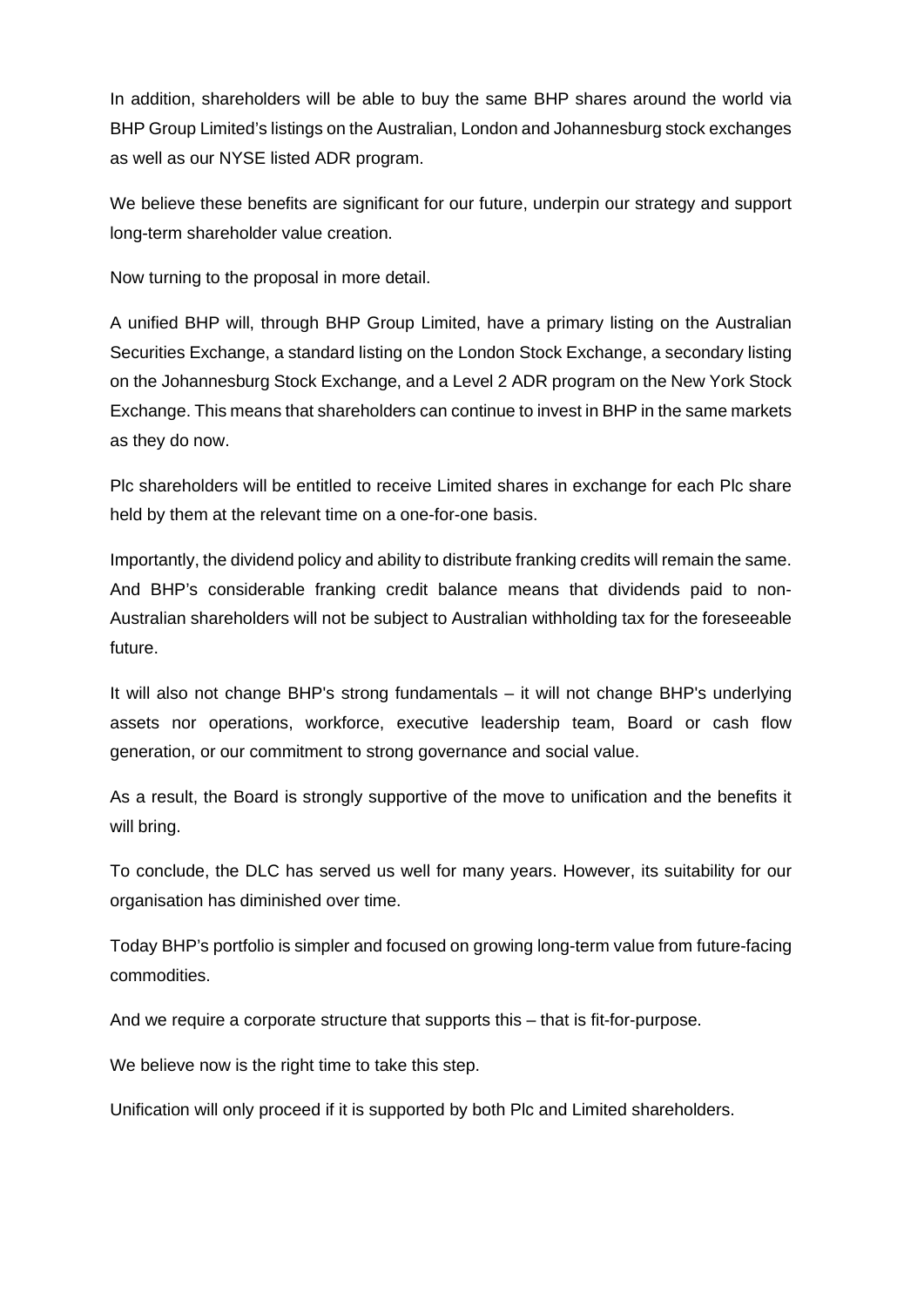Your Directors consider that unification is in the best interests of BHP Shareholders as a whole, and each of your Directors intends to vote all BHP Shares that they own or control in favour of the resolutions at each of the shareholder meetings today. As is customary in Australia, an Independent Expert, Grant Samuel, has also concluded that unification is in the best interests of BHP Shareholders.

The Board unanimously recommends that you vote in favour of unification and we ask for your consideration and support for the unification of BHP.

# *The Chair then conducted the formal item of business.*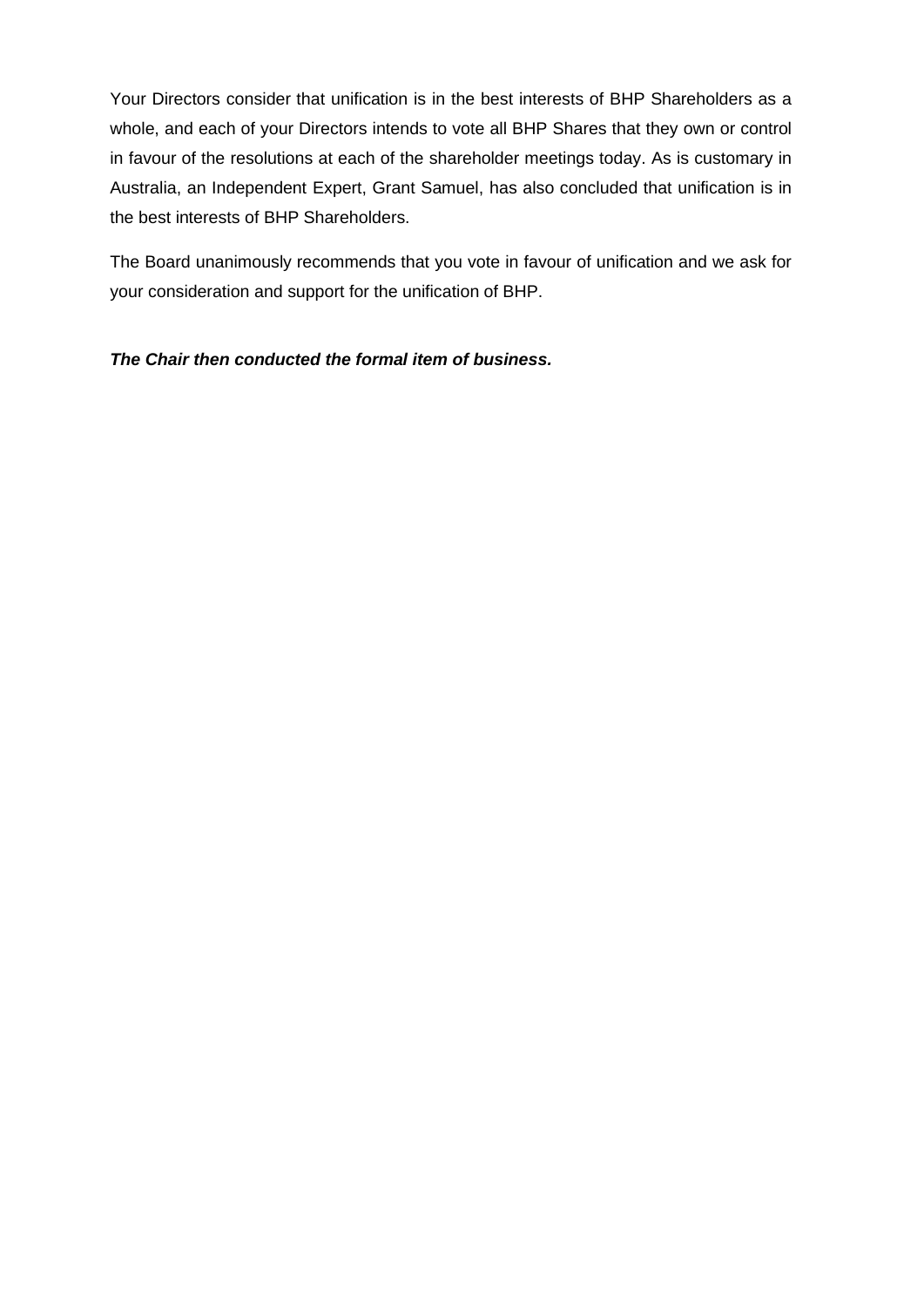# **BHP Group Plc General Meeting 20 January 2022**

## **Ken MacKenzie, Chair**

Many of you will have heard the discussion at the earlier scheme meeting regarding the benefits of unification, but for those who have just joined us, I will provide some background to the rationale for and the benefits of unification.

The DLC structure was established with the BHP and Billiton merger in 2001 and comprises two parent companies – BHP Group Plc and BHP Group Limited – operating as a single economic entity.

This structure has served us well for a number of years, however, the Board and Management believe that its suitability has diminished over time as the company evolved.

Unification will result in a corporate structure that's simpler and more efficient, with improved flexibility to shape our portfolio for the future.

However, for a long time, the business case for unwinding the DLC has not been compelling enough to make the change – until now.

A key driver is cost.

Today, one-off unification costs have come down substantially – by approximately 1.2 billion US dollars since 2017.

These are now expected to range between 350 to 450 million US dollars – with a significant part of these costs relating to stamp duties to be paid by BHP for the purchase of Plc shares.

So what does this mean for you as Plc shareholders if BHP unifies?

You will have a company with a corporate structure that is 'fit-for-purpose' – to support the BHP we are today and for our exciting future.

A unified BHP will, through BHP Group Limited, have a primary listing on the Australian Securities Exchange, a standard listing on the London Stock Exchange, a secondary listing on the Johannesburg Stock Exchange, and a Level 2 ADR program on the New York Stock Exchange, and investors will be able to buy the same BHP shares around the world.